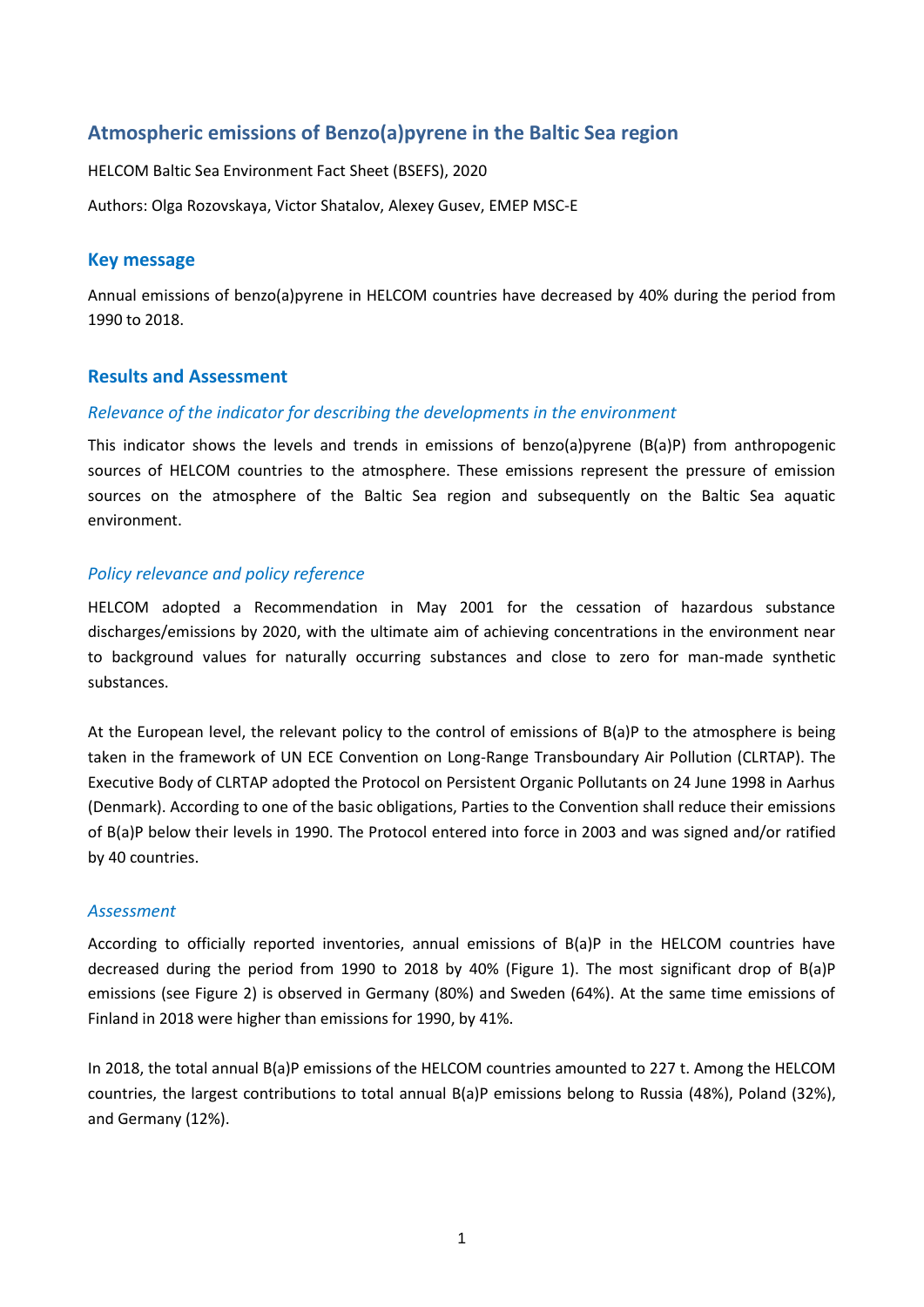Time-series of annual total B(a)P emissions of HELCOM countries are shown in Figure 2. The diagrams on the map also show the fractions of emissions deposited to the Baltic Sea. The highest fractions belong to Denmark and Sweden (13% and 12%, respectively), and the lowest one to the Russia (about 0.4%).



Figure 1. Total annual emissions of B(a)P to air from HELCOM countries in period 1990-2018 (% of 1990).



**Figure 2. B(a)P** emissions of HELCOM Contracting Parties (CP) to air as totals in tonnes/year for the period 1990- 2018. Orange sections of the bars identify the fraction of emission deposited to the Baltic Sea. Green bars indicate expert estimates. The emission data of the CP refer to the total area of the CP except for Russian Federation, for which emissions from the territory of Russian Federation within the EMEP domain is used*.*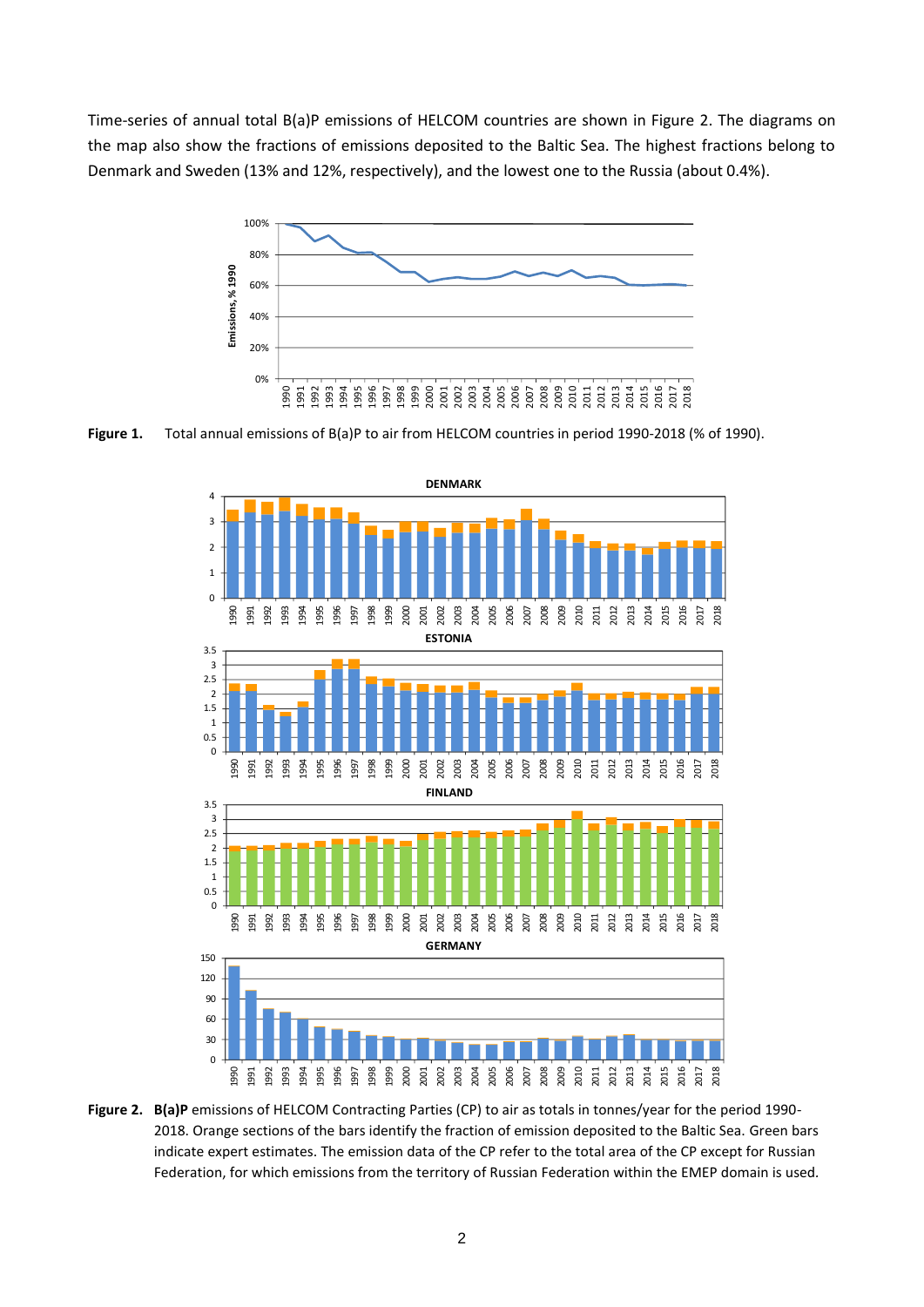

**Figure 2.** (**continued)** B(a)P emissions of HELCOM Contracting Parties (CP) to air as totals in tonnes/year for the period 1990-2018. Orange sections of the bars identify the fraction of emission deposited to the Baltic Sea. Green bars indicate expert estimates. The emission data of the CP refer to the total area of the CP except for Russian Federation, for which emissions from the territory of Russian Federation within the EMEP domain is used*.*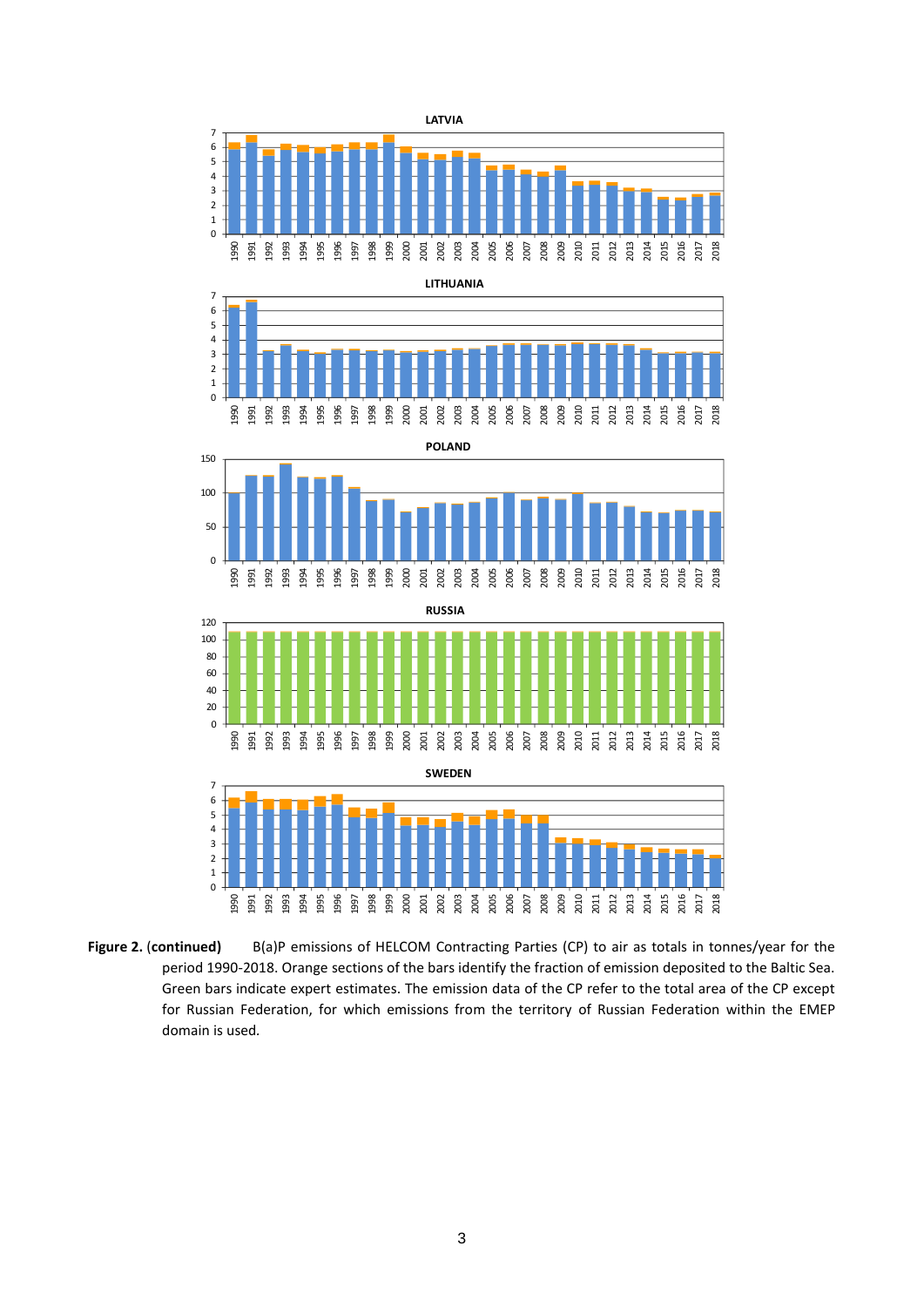

**Figure 3**. Trends in annual atmospheric emissions of B(a)P from HELCOM Contracting Parties from 1990 to 2018, plotted as percentage of the 1990 value. Unit: %. The emission data of the CP refer to the total area of the CP except for Russia, where emissions from the territory of Russia within the EMEP domain is used.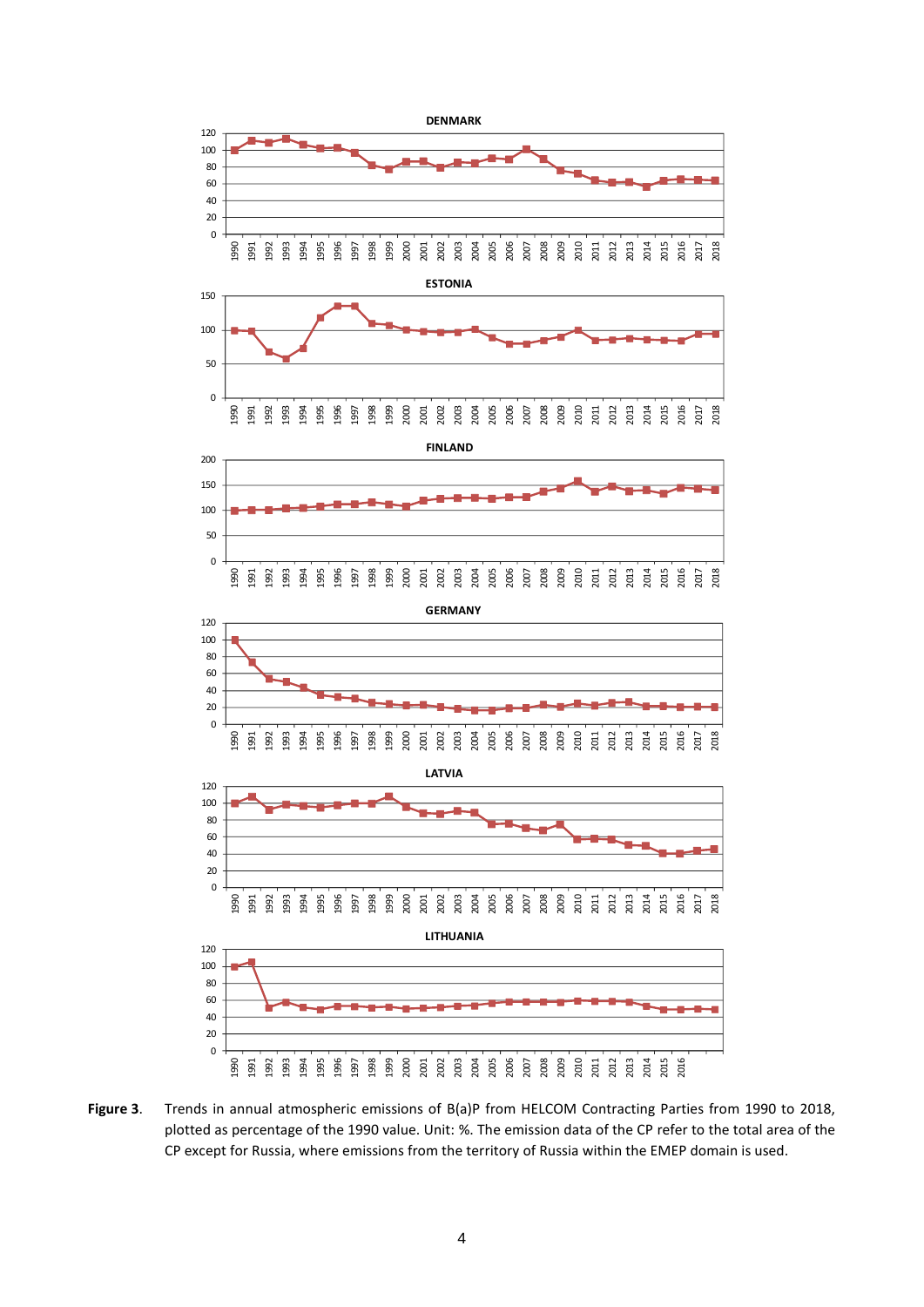

**Figure 3**. **(continued)** Trends in annual atmospheric emissions of B(a)P from HELCOM Contracting Parties from 1990 to 2018, plotted as percentage of the 1990 value. Unit: %. The emission data of the CP refer to the total area of the CP except for Russia, where emissions from the territory of Russia within the EMEP domain is used.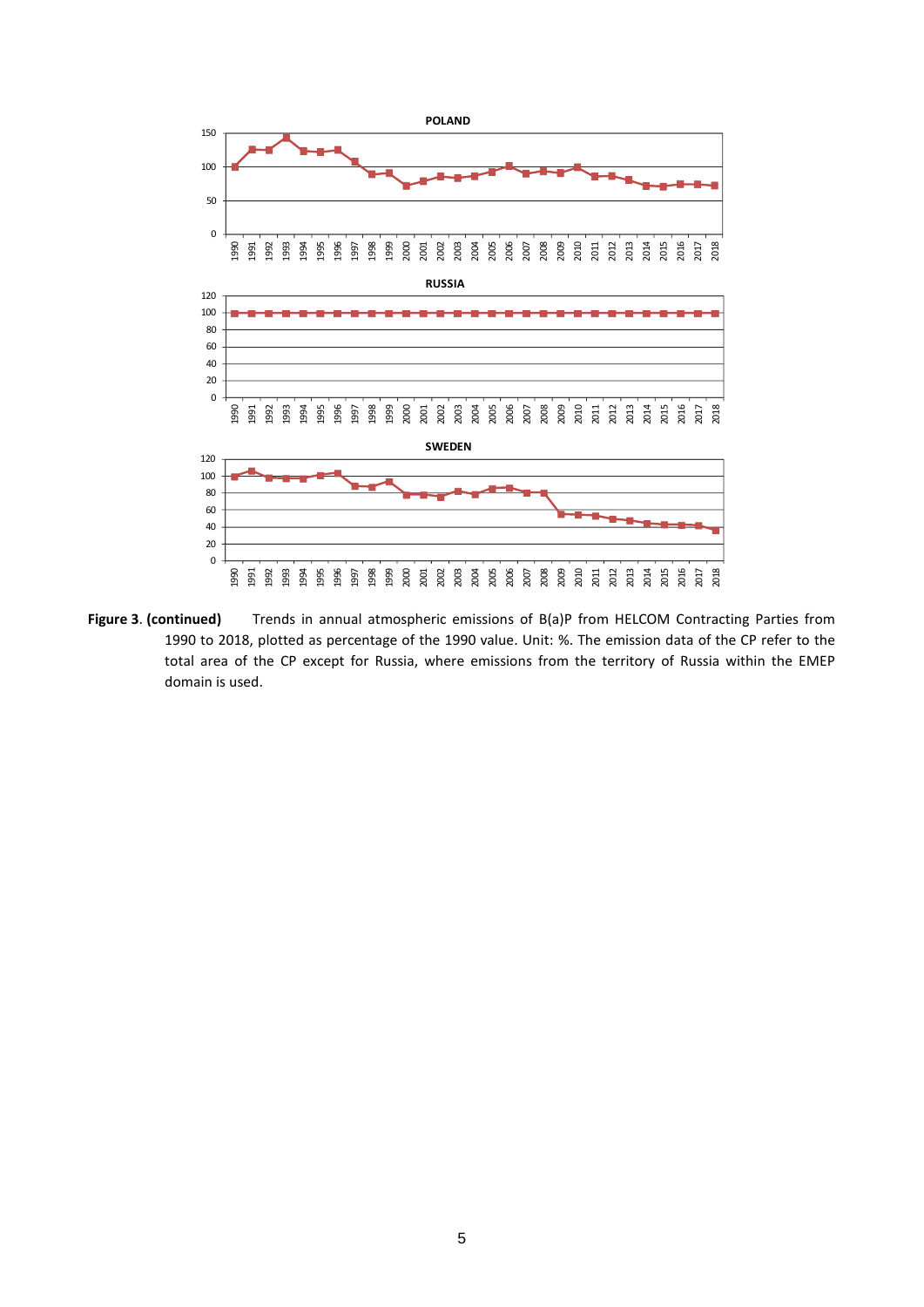#### **Data**

Numerical data on B(a)P anthropogenic emissions of HELCOM countries are given in the following table.

|      | <b>DK</b> | <b>EE</b> | F1    | <b>DE</b> | LV    | LT    | <b>PL</b> | <b>RU</b> | <b>SE</b> | <b>HELCOM</b> | Other |
|------|-----------|-----------|-------|-----------|-------|-------|-----------|-----------|-----------|---------------|-------|
| 1990 | 3.480     | 2.368     | 2.073 | 139.27    | 6.349 | 6.412 | 100.87    | 110.0     | 6.22      | 377.0         | 531.1 |
| 1991 | 3.879     | 2.349     | 2.093 | 102.60    | 6.856 | 6.773 | 126.93    | 110.0     | 6.65      | 368.1         | 524.9 |
| 1992 | 3.789     | 1.628     | 2.097 | 75.21     | 5.860 | 3.294 | 126.43    | 110.0     | 6.14      | 334.4         | 480.1 |
| 1993 | 3.959     | 1.384     | 2.173 | 70.06     | 6.266 | 3.711 | 144.74    | 110.0     | 6.10      | 348.4         | 460.9 |
| 1994 | 3.715     | 1.743     | 2.185 | 60.67     | 6.152 | 3.330 | 124.85    | 110.0     | 6.07      | 318.7         | 441.8 |
| 1995 | 3.565     | 2.820     | 2.245 | 48.46     | 6.019 | 3.141 | 123.41    | 110.0     | 6.32      | 306.0         | 421.4 |
| 1996 | 3.584     | 3.225     | 2.332 | 45.10     | 6.211 | 3.395 | 126.56    | 110.0     | 6.48      | 306.9         | 421.0 |
| 1997 | 3.380     | 3.223     | 2.338 | 42.38     | 6.345 | 3.388 | 108.94    | 110.0     | 5.53      | 285.5         | 408.6 |
| 1998 | 2.862     | 2.619     | 2.414 | 35.92     | 6.333 | 3.293 | 90.11     | 110.0     | 5.45      | 259.0         | 388.4 |
| 1999 | 2.699     | 2.549     | 2.329 | 33.54     | 6.875 | 3.351 | 91.83     | 110.0     | 5.86      | 259.0         | 353.5 |
| 2000 | 3.007     | 2.397     | 2.249 | 31.09     | 6.081 | 3.215 | 72.68     | 110.0     | 4.87      | 235.6         | 344.7 |
| 2001 | 3.030     | 2.337     | 2.491 | 32.06     | 5.609 | 3.276 | 79.67     | 110.0     | 4.88      | 243.4         | 342.1 |
| 2002 | 2.763     | 2.301     | 2.562 | 28.50     | 5.547 | 3.320 | 86.68     | 110.0     | 4.72      | 246.4         | 329.7 |
| 2003 | 2.974     | 2.307     | 2.590 | 25.42     | 5.779 | 3.428 | 84.39     | 110.0     | 5.16      | 242.1         | 340.0 |
| 2004 | 2.948     | 2.415     | 2.604 | 22.95     | 5.650 | 3.440 | 87.20     | 110.0     | 4.92      | 242.1         | 338.8 |
| 2005 | 3.148     | 2.124     | 2.565 | 22.72     | 4.773 | 3.642 | 93.44     | 110.0     | 5.35      | 247.8         | 341.5 |
| 2006 | 3.107     | 1.894     | 2.621 | 26.38     | 4.820 | 3.752 | 102.41    | 110.0     | 5.39      | 260.4         | 338.8 |
| 2007 | 3.528     | 1.898     | 2.632 | 26.93     | 4.489 | 3.746 | 91.07     | 110.0     | 5.03      | 249.3         | 339.9 |
| 2008 | 3.119     | 2.014     | 2.859 | 32.23     | 4.308 | 3.737 | 94.40     | 110.0     | 5.03      | 257.7         | 351.2 |
| 2009 | 2.649     | 2.135     | 2.979 | 28.81     | 4.757 | 3.709 | 91.86     | 110.0     | 3.46      | 250.4         | 345.1 |
| 2010 | 2.523     | 2.386     | 3.288 | 34.56     | 3.640 | 3.821 | 100.64    | 110.0     | 3.40      | 264.3         | 346.6 |
| 2011 | 2.246     | 2.022     | 2.856 | 30.69     | 3.680 | 3.786 | 86.70     | 110.0     | 3.33      | 245.3         | 334.1 |
| 2012 | 2.151     | 2.039     | 3.071 | 35.11     | 3.619 | 3.780 | 87.43     | 110.0     | 3.11      | 250.3         | 337.4 |
| 2013 | 2.171     | 2.090     | 2.868 | 36.69     | 3.208 | 3.720 | 81.55     | 110.0     | 2.99      | 245.3         | 341.7 |
| 2014 | 1.973     | 2.049     | 2.912 | 29.44     | 3.142 | 3.427 | 72.50     | 110.0     | 2.77      | 228.2         | 319.5 |
| 2015 | 2.223     | 2.029     | 2.769 | 29.97     | 2.591 | 3.144 | 71.51     | 110.0     | 2.69      | 226.9         | 323.3 |
| 2016 | 2.282     | 2.008     | 3.009 | 28.12     | 2.547 | 3.164 | 75.33     | 110.0     | 2.65      | 229.1         | 327.4 |
| 2017 | 2.262     | 2.242     | 2.972 | 29.06     | 2.788 | 3.201 | 74.74     | 110.0     | 2.62      | 229.9         | 323.3 |
| 2018 | 2.237     | 2.245     | 2.921 | 28.21     | 2.894 | 3.172 | 73.15     | 110.0     | 2.27      | 227.1         | 318.5 |

**Table 1.** Total annual B(a)P emissions from anthropogenic sources of HELCOM countries in period from 1990 to 2018. Units: tonnes/year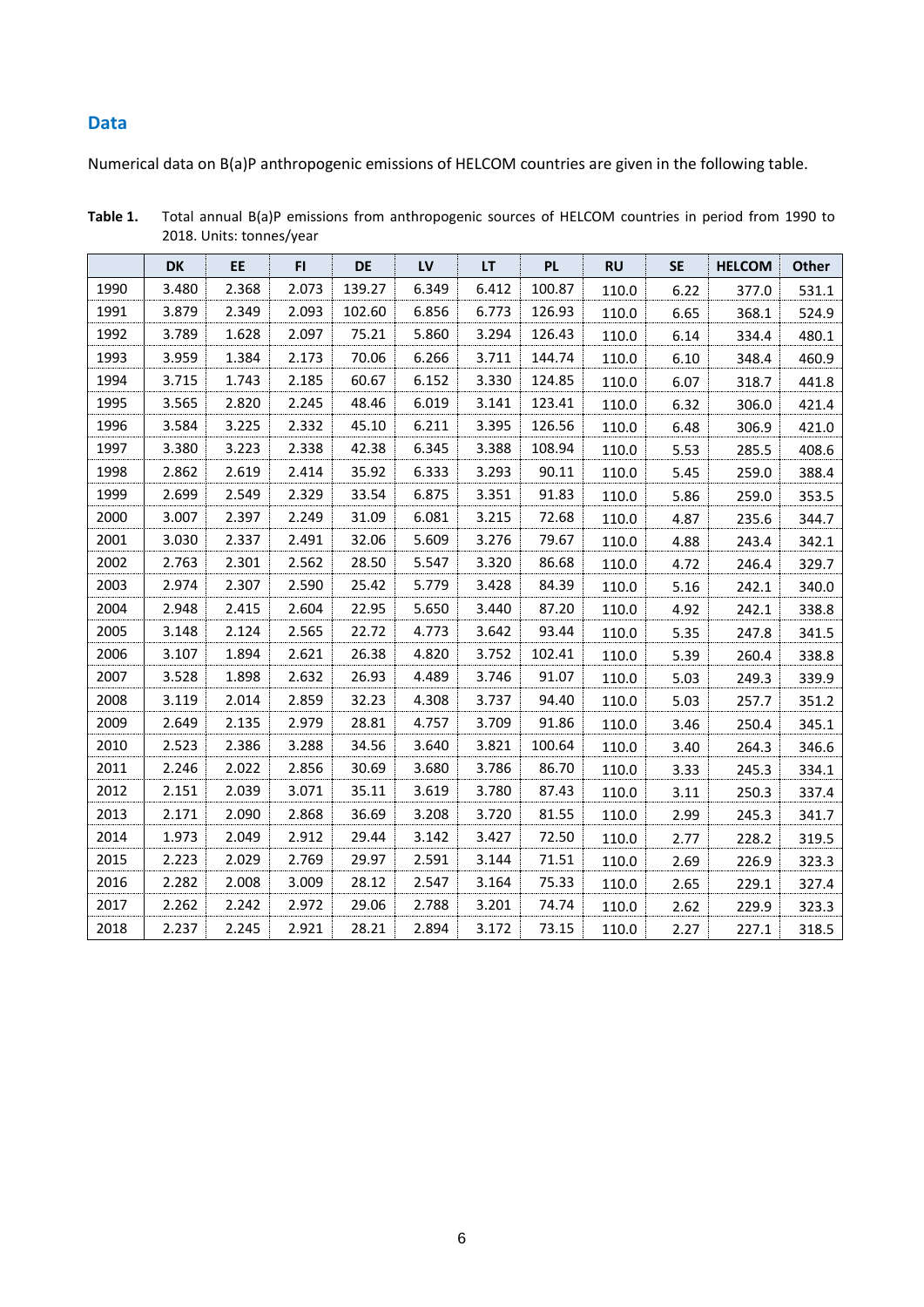# **Meta data**

## *Technical information:*

#### 1. Source:

EMEP/MSC-E, EMEP/CEIP.

2. Description of data:

Annual total emissions of 4 PAHs including benzo(a)pyrene are officially reported to the UN ECE Secretariat by HELCOM countries. These data are available from the EMEP Centre on Emission Inventories and Projections (CEIP) (http://www.ceip.at/).

3. Geographical coverage:

EMEP region

4. Temporal coverage:

Data on annual emissions of benzo(a)pyrene for the period 1990 – 2018 were reported by all HELCOM countries with the exception of Finland and Russia. For these countries emissions of B(a)P were prepared by CEIP [*Poupa et al.*, 2020]. In particular, expert estimates, worked out by Shen et al. (2013), were applied to estimated B(a)P emissions in Russia. Finland submitted speciated PAH emission data, however the sum of 4 PAH emissions did not match reported total PAH emission. Therefore, the reported emissions of individual PAHs were replaced by splitting up the total PAHs in accordance with the distribution reported by Finland.

5. Methodology and frequency of data collection:

National data on emissions of 4 PAHs including benzo(a)pyrene are annually submitted by countries Parties to LRTAP Convention to the UN ECE Secretariat. The methodology is based on combination of measurements of releases to the atmosphere and estimation of emission based on activity data and emission factors. Submitted emission data are processed using quality assurance and quality control procedure and stored in the UN ECE/EMEP emission database at EMEP/CEIP Centre.

## *Quality information:*

6. Strength and weakness:

Strength: gridded information on PAH emissions

Weakness: gaps in time series of national emissions, uncertainties in national emissions, lack of gridded emissions, and information on congener composition of emissions.

7. Uncertainty:

Among the HELCOM countries the level of uncertainties of official data on PAH or B(a)P emissions were reported by Denmark, Estonia, Finland, Latvia, Poland and Sweden. From other EMEP countries the information on uncertainties of officially reported PAH or/and B(a)P emissions is available for Austria, Belarus, Belgium, Croatia, Cyprus, France, Republic of Moldova, Switzerland and the United Kingdom. The uncertainty of reported data on PAH emissions expressed as percentage relative to mean value of emission is as follows: